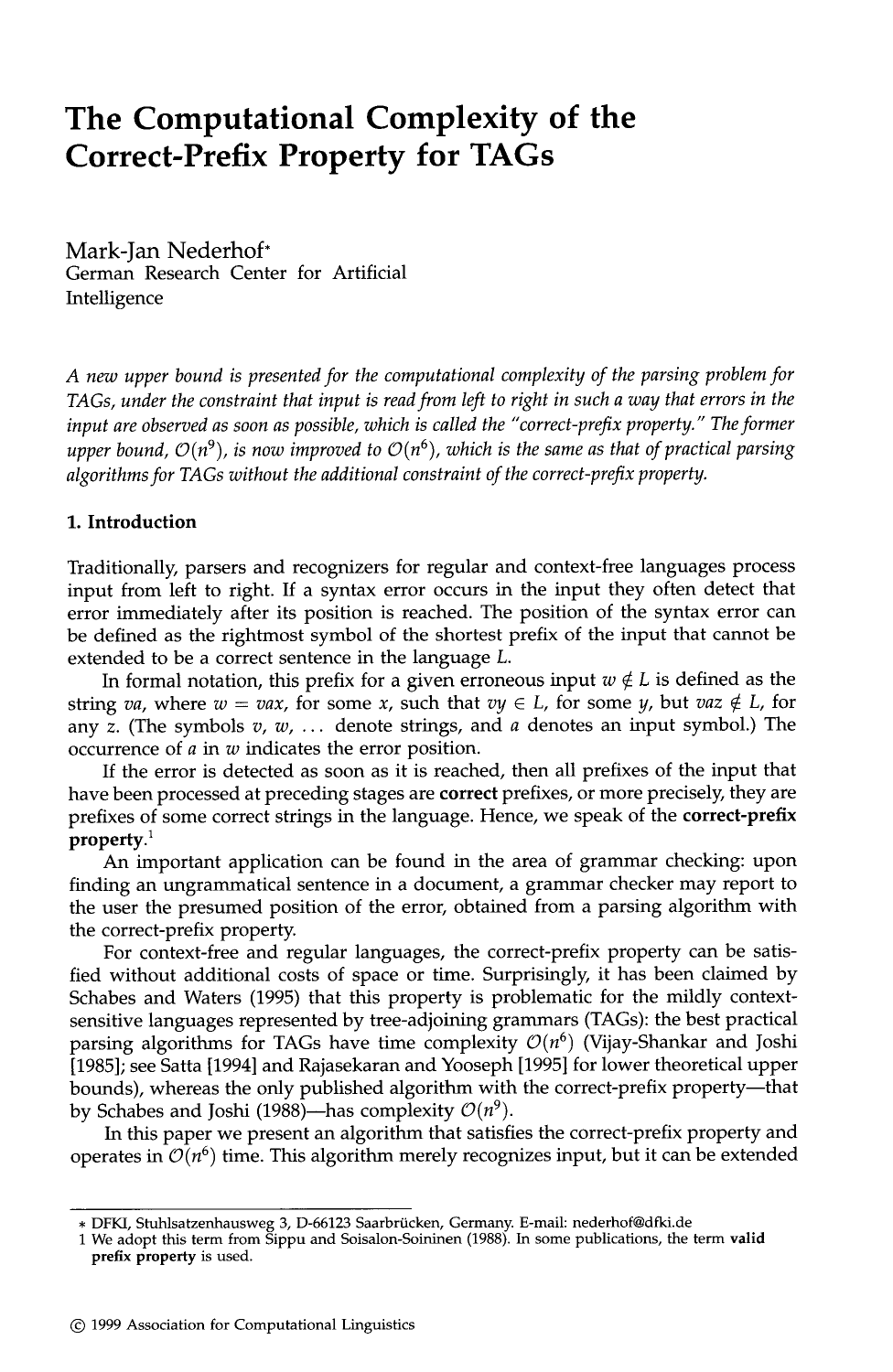to be a parsing algorithm with the ideas from Schabes (1994), which also suggest how it can be extended to handle substitution in addition to adjunction. The complexity results carry over to linear indexed grammars, combinatory categorial grammars, and head grammars, since these formalisms are equivalent to TAGs (Vijay-Shanker and Weir 1993, 1994).

We present the actual algorithm in Section 3, after the necessary notation has been discussed in Section 2. The correctness proofs are discussed in Section 4, and the time complexity in Section 5. The ideas in this paper give rise to a number of questions for further research, as discussed in Section 6.

## **2. Definitions**

Our definition of TAGs simplifies the explanation of the algorithm, but differs slightly from standard treatment such as that of Joshi (1987).

A tree-adjoining grammar is a 4-tuple  $(\Sigma, NT, I, A)$ , where  $\Sigma$  is the set of **terminals**, I is the set of **initial trees,** and A is the set of auxiliary trees. We refer to the trees in  $I \cup A$  as elementary trees. The set NT, the set of **nonterminals**, does not play any role in this paper.

We refer to the root of an elementary tree  $t$  as  $R_t$ . Each auxiliary tree has exactly one distinguished leaf, which is called the **foot.** We refer to the foot of an auxiliary tree  $t$  as  $F_t$ .

We use variables  $N$  and  $M$  to range over nodes in elementary trees. We assume that the sets of nodes belonging to distinct elementary trees are pairwise disjoint.

For each leaf N in an elementary tree, except when it is a foot, we define *label(N)*  to be the label of the node, which is either a terminal from  $\Sigma$  or the empty string  $\epsilon$ . For all other nodes, *label* is undefined.

For each node N that is not a leaf or that is a foot,  $Adj(N)$  is the set of auxiliary trees that can be adjoined at  $N$ , plus possibly the special element nil. For all other nodes, *Adj* is undefined. If a set  $Adj(N)$  contains nil, then this indicates that adjunction at N is not obligatory.

For each nonleaf node N we define *children(N)* as the (nonempty) list of daughter nodes. For all other nodes, *children* is undefined. An example of a TAG is given in Figure 1.

The language described by a TAG is given by the set of strings that are the yields of derived trees. A derived tree is obtained from an initial tree by performing the following operation on each node  $N$ , except when it is a leaf: The tree is excised at  $N$ , and between the two halves a fresh instance of an auxiliary tree, which is taken from the set *Adj(N),* is inserted, or the element **nil** is taken from *Adj(N),* in which case no new nodes are added to the tree. Insertion of the new auxiliary tree, which from now on will be called **adjunction**, is done in such a way that the bottom half of the excised tree is connected to the foot of the auxiliary tree. The new nodes that are added to the tree as a result are recursively subjected to the same operation. This process ends in a complete derived tree once all nodes have been treated.

An example of the derivation of a string is given in Figure 2. We start with initial tree *a*1 and treat  $R_{a1}$ , for which we find  $Adj(R_{a1}) = \{b2, \text{nil}\}\.$  We opt to select nil, so that no new nodes are added. However in the figure we do split *Ral* in order to mark it as having been treated. Next we treat  $N_{a1}^1$ , and we opt to adjoin  $b1$ , taken from  $Adj(N^1_{a1}) = \{b1, b3\}$ . After another "nil-adjunction" at  $R_{b1}$ , we adjoin b2 at  $N^1_{b1}$ . Note that this is an obligatory adjunction, since  $Adj(N_{h1}^1)$  does not contain nil. Some more nil-adjunctions lead to a derived tree with yield *acdb,* which is therefore in the language described by the TAG.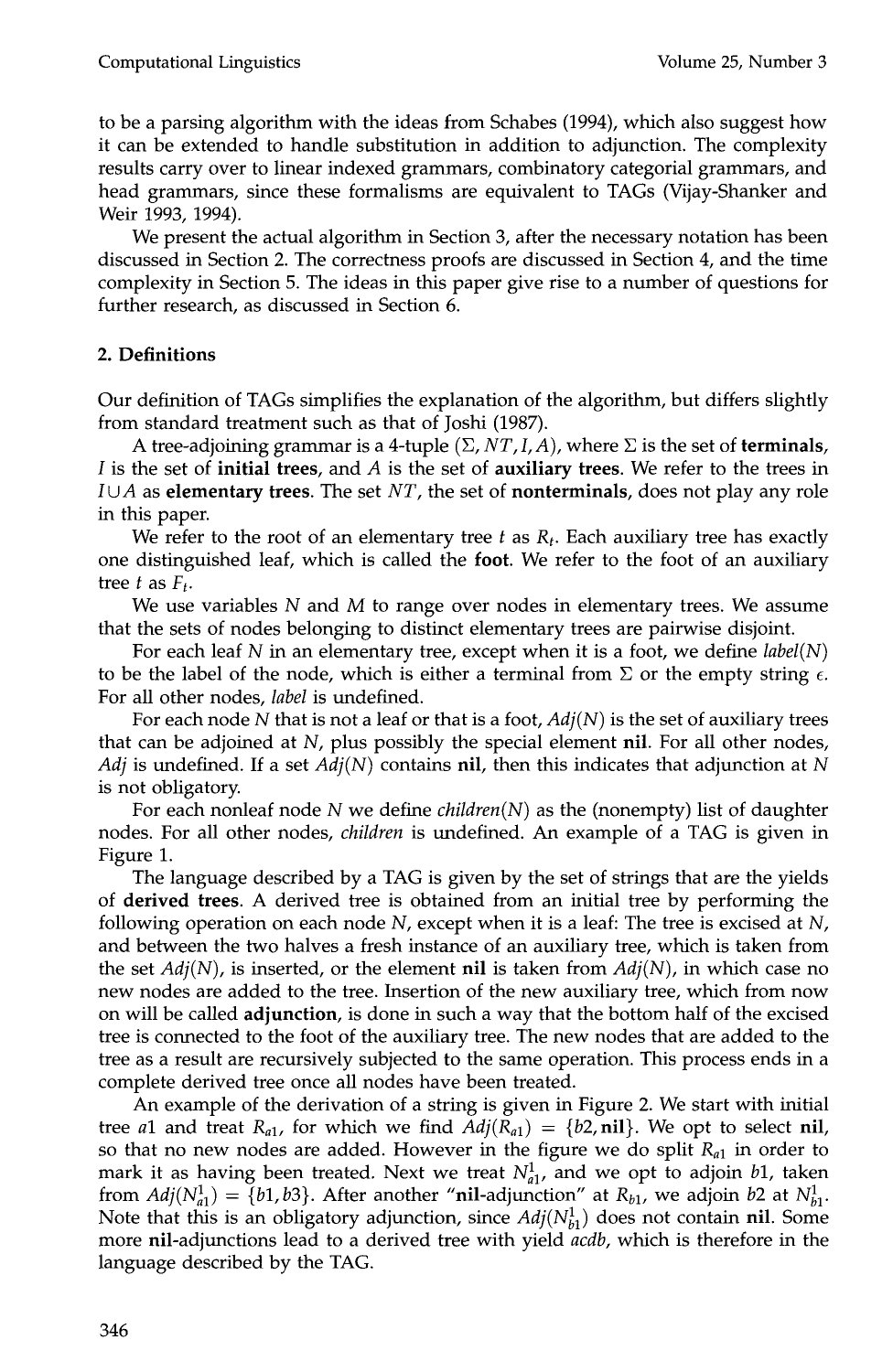

Derivation of the string *acdb.* 

In order to avoid cluttering the picture with details, we have omitted the names of nodes at which (nil-)adjunction has been applied. We will reintroduce these names later. A further point worth mentioning is that here we treat the nodes in preorder: we traverse the tree top-down and left-to-right, and perform adjunction at each node the first time it is encountered.<sup>2</sup> Any other strategy would lead to the same set of derived trees, but we chose preorder treatment since this matches the algorithm we present below.

<sup>2</sup> The tree that is being traversed grows in size during the traversal, contrary to traditional usage of the notion of "traversal."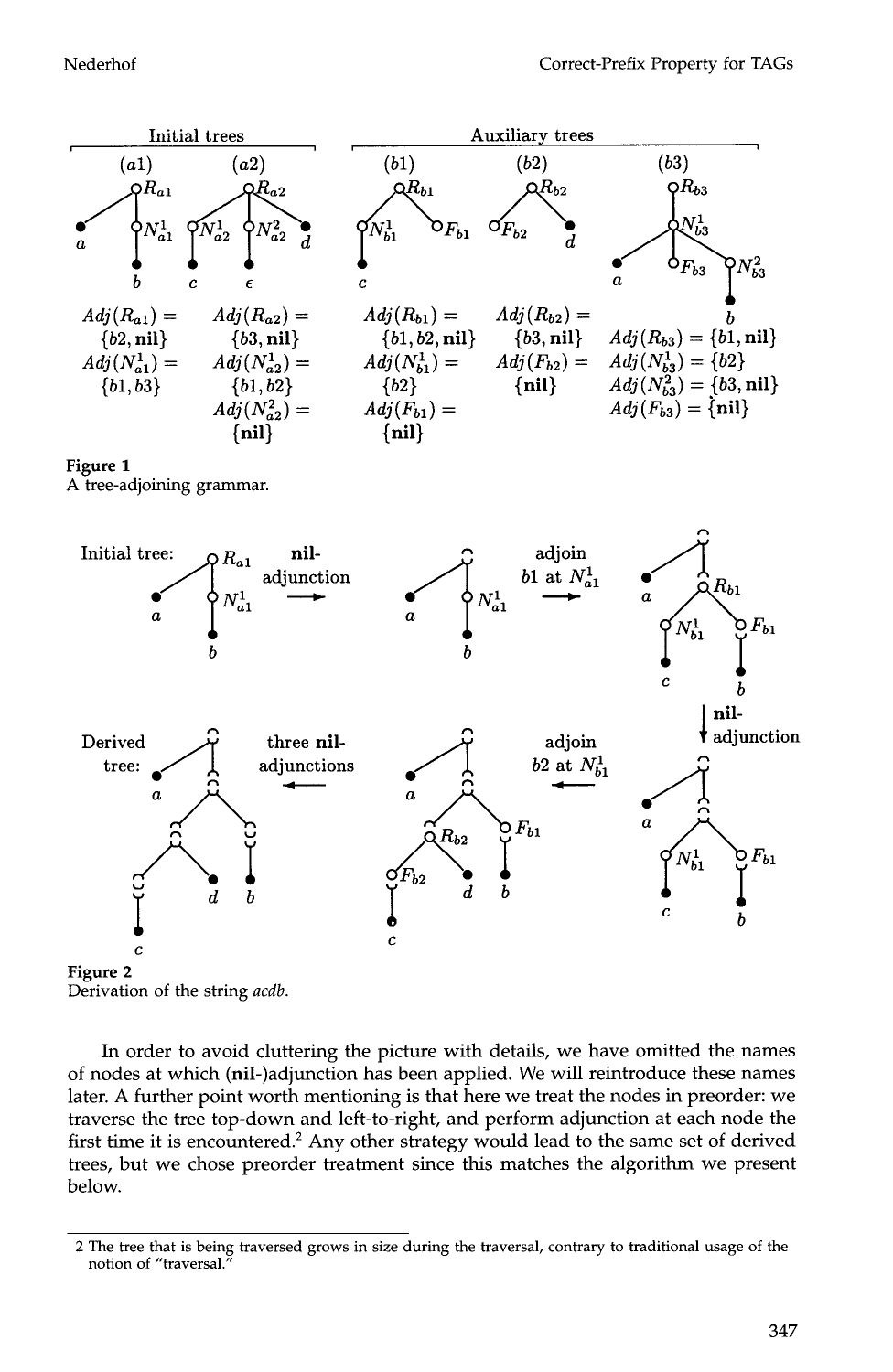## **3. The Algorithm**

The input to the recognition algorithm is given by the string  $a_1a_2...a_n$ , where *n* is the length of the input. Integers i such that  $0 \le i \le n$  will be used to indicate "positions" in the input string. Where we refer to the input between positions  $i$  and  $j$  we mean the string  $a_{i+1} \ldots a_i$ .

The algorithm operates by means of least fixed-point iteration: a table is gradually filled with elements derived from other elements, until no more new ones can be found. A number of "steps" indicate how table elements are to be derived from others.<sup>3</sup>

For the description of the steps we use a pseudoformal notation. Each step consists of a list of antecedents and a consequent. The antecedents are the conditions under which an incarnation of the step is executed. The consequent is a new table element that the step then adds to the parse table, unless of course it is already present. An antecedent may be a table element, in which case the condition that it represents is membership in the table.

The main table elements, or items, are 6-tuples  $[h, N \rightarrow \alpha \bullet \beta, i, j, f_1, f_2]$ . Here, N is a node from some elementary tree t, and  $\alpha\beta$  is the list of the daughter nodes of N. The daughters in  $\alpha$  together generate the input between positions *i* and *j*. The whole elementary tree generates input from position  $h$  onwards.

Internal to the elementary tree, there may be adjunctions; in fact, the traversal of the tree (implying (nil-)adjunctions at all nodes) has been completed up to the end of  $\alpha$ . Furthermore, tree t may itself be an auxiliary tree, in which case it is adjoined in another tree. Then, the foot may be dominated by one of the daughters in  $\alpha$ , and the foot generates the part of the input between positions  $f_1$  and  $f_2$ . When the tree is not an auxiliary tree, or when the foot is not dominated by one of the daughters in  $\alpha$ , then  $f_1$  and  $f_2$  both have the dummy value "-".

Whether  $t$  is an initial or an auxiliary tree, it is part of a derived tree of which everything to the left of the end of  $\alpha$  generates the input between positions 0 and j. The traversal has been completed up to the end of  $\alpha$ .

See Figure 3 for an illustration of the meaning of items. We assume  $R_t$  and  $F_t$ are the root and foot of the elementary tree t to which N belongs;  $F_t$  may not exist, as explained above. R is the root of some initial tree. The solid lines indicate what has been established; the dashed lines indicate what is merely predicted. If  $F_t$  exists, the subtree below  $F_t$  indicates the lower half of the derived tree in which  $t$  was adjoined.

The shaded areas labeled by I, II, and III have not yet been traversed. In particular it has not yet been established that these parts of the derived tree together generate the input between positions  $j$  and  $n$ .

For technical reasons, we assume an additional node for each elementary tree t, which we denote by  $\top$ . This node has only one daughter, viz. the actual root node  $R_t$ . We also assume an additional node for each auxiliary tree t, which we denote by  $\perp$ . This is the unique daughter of the actual foot node  $F_t$ ; we set *children*( $F_t$ ) =  $\perp$ .

In summary, an item indicates how a part of an elementary tree contributes to the recognition of some derived tree.

Figure 4 illustrates the items needed for recognition of the derived tree from the running example. We have simplified the notation of items by replacing the names of leaves (other than foot nodes) by their labels.

<sup>3</sup> A "step" is more accurately called an "inference rule" in the literature on deductive parsing (Shieber, Schabes, and Pereira 1995). For the sake of convenience we will apply the shorter term.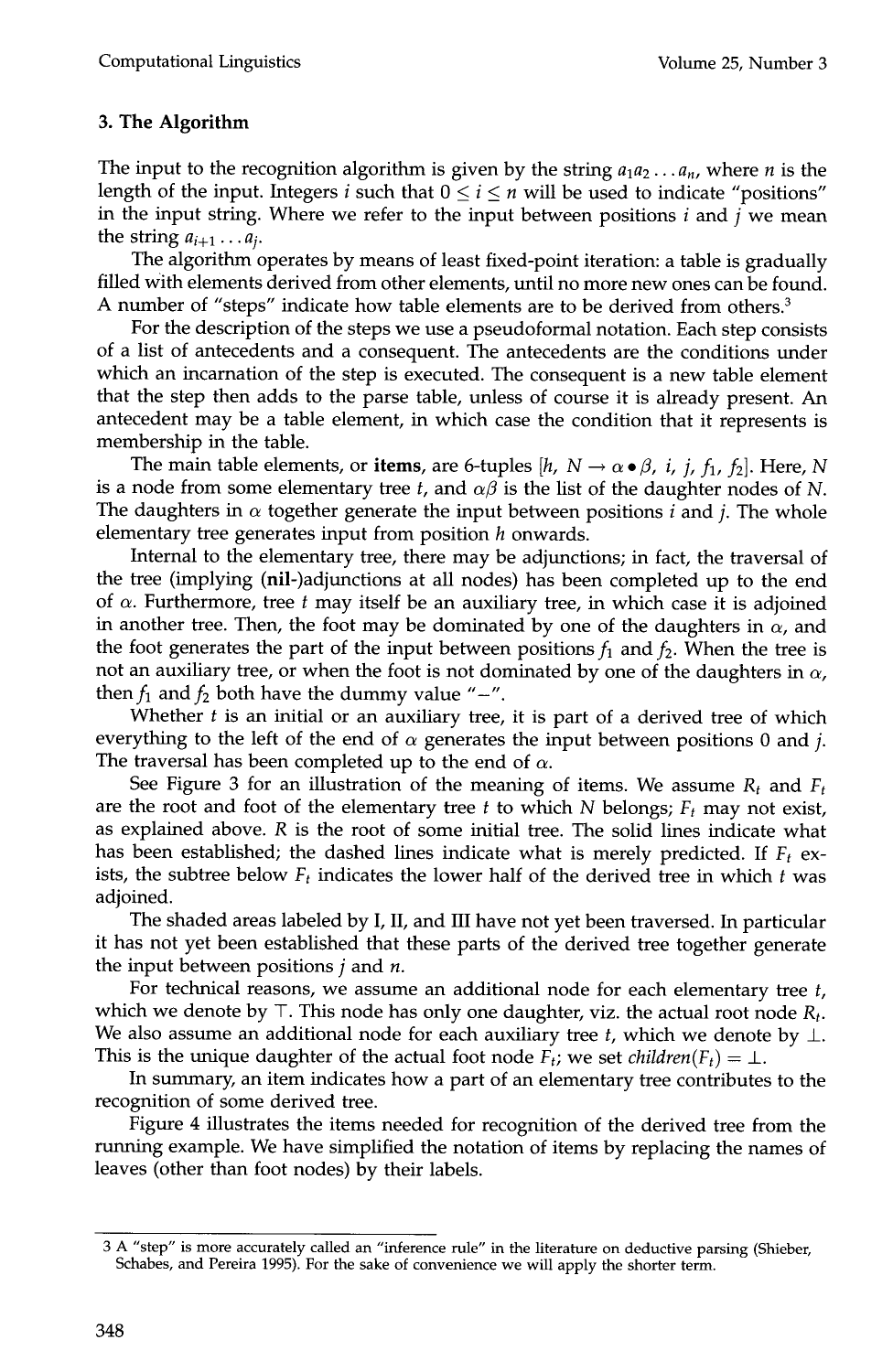

Figure 3 An item [h,  $N \rightarrow \alpha \bullet \beta$ , i, j, f<sub>1</sub>, f<sub>2</sub>].





There is one special kind of item, with only five fields instead of six. This is used as an intermediate result in the adjunctor steps to be discussed in Section 3.5.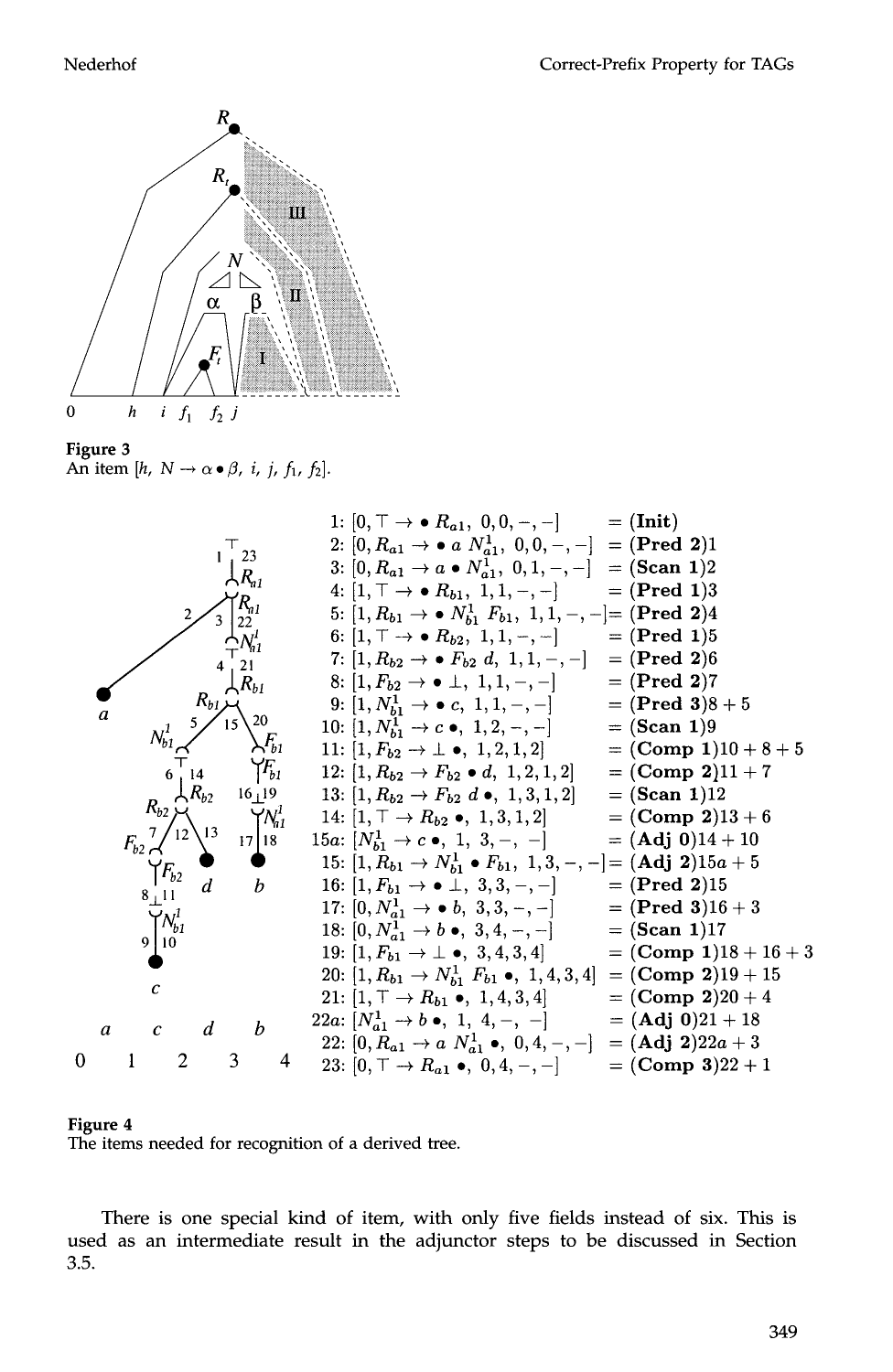



## **3.1 Initializer**

The initializer step predicts initial trees  $t$  starting at position 0; see Figure 5.

$$
\frac{t \in I}{[0, \top \rightarrow \bullet R_t, 0, 0, -, -]} \tag{Init}
$$

For the running example, item 1 in Figure 4 results from this step.

## **3.2 Scanner**

The scanner steps try to shift the dot rightward in case the next node in line is labeled with a terminal or  $\epsilon$ , which means the node is a leaf but not a foot. Figure 6 sketches the situation with respect to the input positions mentioned in the step. The depicted structure is part of at least one derived tree consistent with the input between positions 0 and  $j + 1$ , as explained earlier.

$$
[h, N \to \alpha \bullet M\beta, i, j, f_1, f_2],
$$
  
\n
$$
label(M) = a_{j+1}
$$
  
\n
$$
[h, N \to \alpha M \bullet \beta, i, j+1, f_1, f_2]
$$
  
\n
$$
[h, N \to \alpha \bullet M\beta, i, j, f_1, f_2],
$$
  
\n
$$
label(M) = \epsilon
$$
  
\n
$$
[h, N \to \alpha M\bullet \beta, i, j, f_1, f_2]
$$
  
\n(Scan 2)

For the running example in Figure 4, Scan 1 derives, among others, item 3 from item 2, and item 13 from item 12.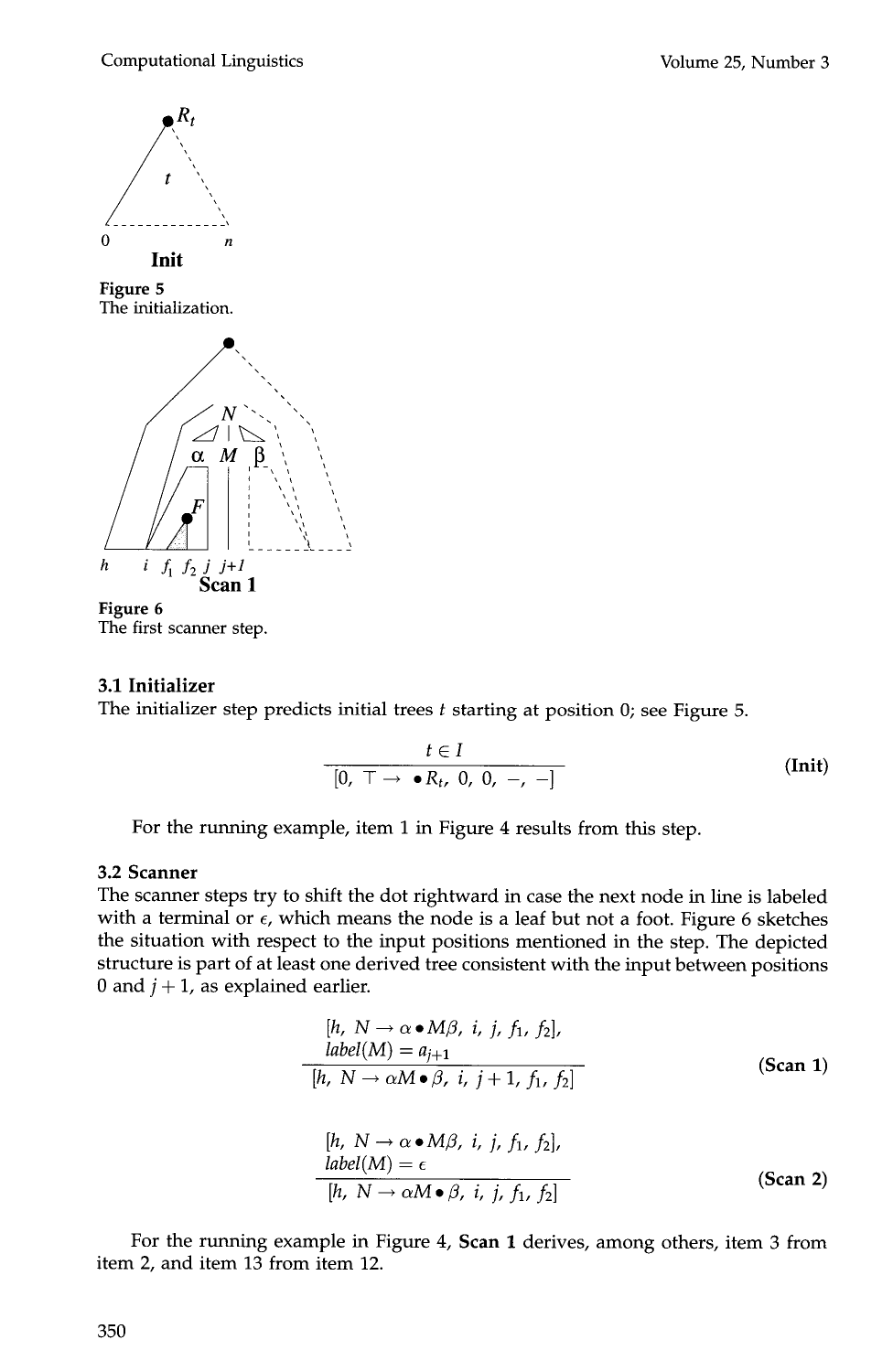

The three predictor steps.

#### 3.3 **Predictor**

The first predictor step predicts a fresh occurrence of an auxiliary tree  $t$ , indicated in Figure 7. The second predicts a list of daughters  $\gamma$  lower down in the tree, abstaining from adjunction at the current node M. The third predicts the lower half of a tree in which the present tree  $t$  was adjoined.

| $[h, N \rightarrow \alpha \bullet M\beta, i, j, f_1, f_2],$ | $t \in Adj(M)$                                              |                 |
|-------------------------------------------------------------|-------------------------------------------------------------|-----------------|
| $[j, T \rightarrow \bullet R_t, j, j, -, -]$                | (Pred 1)                                                    |                 |
| $[h, N \rightarrow \alpha \bullet M\beta, i, j, f_1, f_2],$ | $\text{nil } \in Adj(M),$                                   |                 |
| $\text{nil } \in Adj(M)$                                    | $\text{children}(M) = \gamma$                               | (Pred 2)        |
| $[h, M \rightarrow \bullet \gamma, j, j, -, -]$             | $[h, N \rightarrow \alpha \bullet M\beta, i, j, f_1, f_2],$ | $t \in Adj(M),$ |
| $\text{children}(M) = \gamma$                               | (Pred 3)                                                    |                 |

For the running example, Pred 1 derives item 4 from item 3 and item 6 from item 5. Pred 2 derives, among others, item 5 from item 4. Pred 3 derives item 9 from items 8 and 5, and item 17 from items 16 and 3.

## 3.4 **Completer**

The first completer step completes recognition of the lower half of a tree in which an auxiliary tree  $t$  was adjoined, and asserts recognition of the foot of  $t$ ; see Figure 8. The second and third completer steps complete recognition of a list of daughter nodes  $\gamma$ , and initiate recognition of the list of nodes  $\beta$  to the right of the mother node of  $\gamma$ .

$$
[h, M \rightarrow \gamma \bullet, k, l, f'_1, f'_2],
$$
  
\n
$$
t \in Adj(M),
$$
  
\n
$$
[j, F_t \rightarrow \bullet \bot, k, k, -, -],
$$
  
\n
$$
[h, N \rightarrow \alpha \bullet M\beta, i, j, f_1, f_2]
$$
  
\n
$$
[j, F_t \rightarrow \bot \bullet, k, l, k, l]
$$
\n(Comp 1)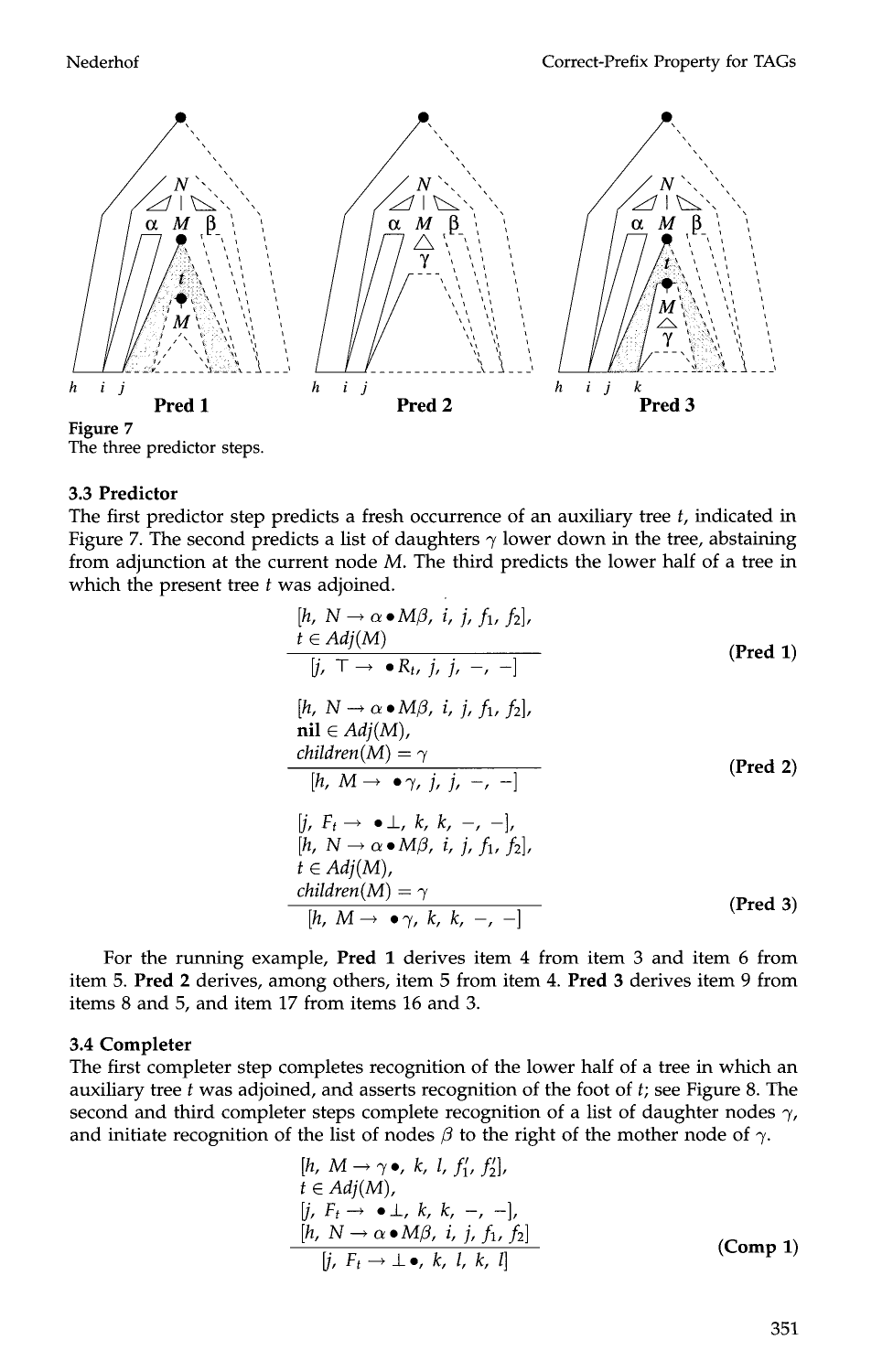

**Figure 8**  Two of the completer steps.

| $[h, M \rightarrow \gamma \bullet, j, k, f_1, f_2],$        |
|-------------------------------------------------------------|
| $[h, N \rightarrow \alpha \bullet M\beta, i, j, -, -],$     |
| $M$ dominates foot of tree                                  |
| $[h, N \rightarrow \alpha M \bullet \beta, i, k, f_1, f_2]$ |
| $[h, M \rightarrow \gamma \bullet, j, k, -, -],$            |
| $[h, N \rightarrow \alpha \bullet M\beta, i, j, f_1, f_2]$  |
| $[h, N \rightarrow \alpha M \bullet \beta, i, k, f_1, f_2]$ |

\n(Comp 3)

See Figure 4 for use of these three steps in the running example.

## **3.5 Adjunctor**

The adjunctor steps perform the actual recognition of an adjunction of an auxiliary tree  $t$  in another tree at some node  $M$ . The first adjunctor step deals with the case in which the other tree is again adjoined in a third tree (the two darkly shaded areas in Figure 9) and M dominates the foot node. The second adjunctor step deals with the case in which the other tree is either an initial tree, or has its foot elsewhere, i.e., not dominated by M.

The two respective cases of adjunction are realized by step Adj 0 plus step Adj 1, and by step Adj 0 plus step Adj 2. The auxiliary step Adj 0 introduces items of a somewhat different form than those considered up to now, viz.  $[M \rightarrow \gamma \bullet, j, k, f'_{1}, f'_{2}].$ The interpretation is suggested in Figure 10: at  $M$  a tree has been adjoined. The adjoined tree and the lower half of the tree that M occurs in together generate the input from  $j$  to  $k$ . The depicted structure is part of at least one derived tree consistent with the input between positions  $0$  and  $k$ . In the case in which  $M$  dominates a foot node, as suggested in the figure,  $f'_1$  and  $f'_2$  have a value other than "-".

$$
[j, \top \to R_t \bullet, j, k, f_1, f_2],
$$
  
\n
$$
[h, M \to \gamma \bullet, f_1, f_2, f'_1, f'_2],
$$
  
\n
$$
t \in Adj(M)
$$
  
\n
$$
[M \to \gamma \bullet, j, k, f'_1, f'_2]
$$
\n(Adj 0)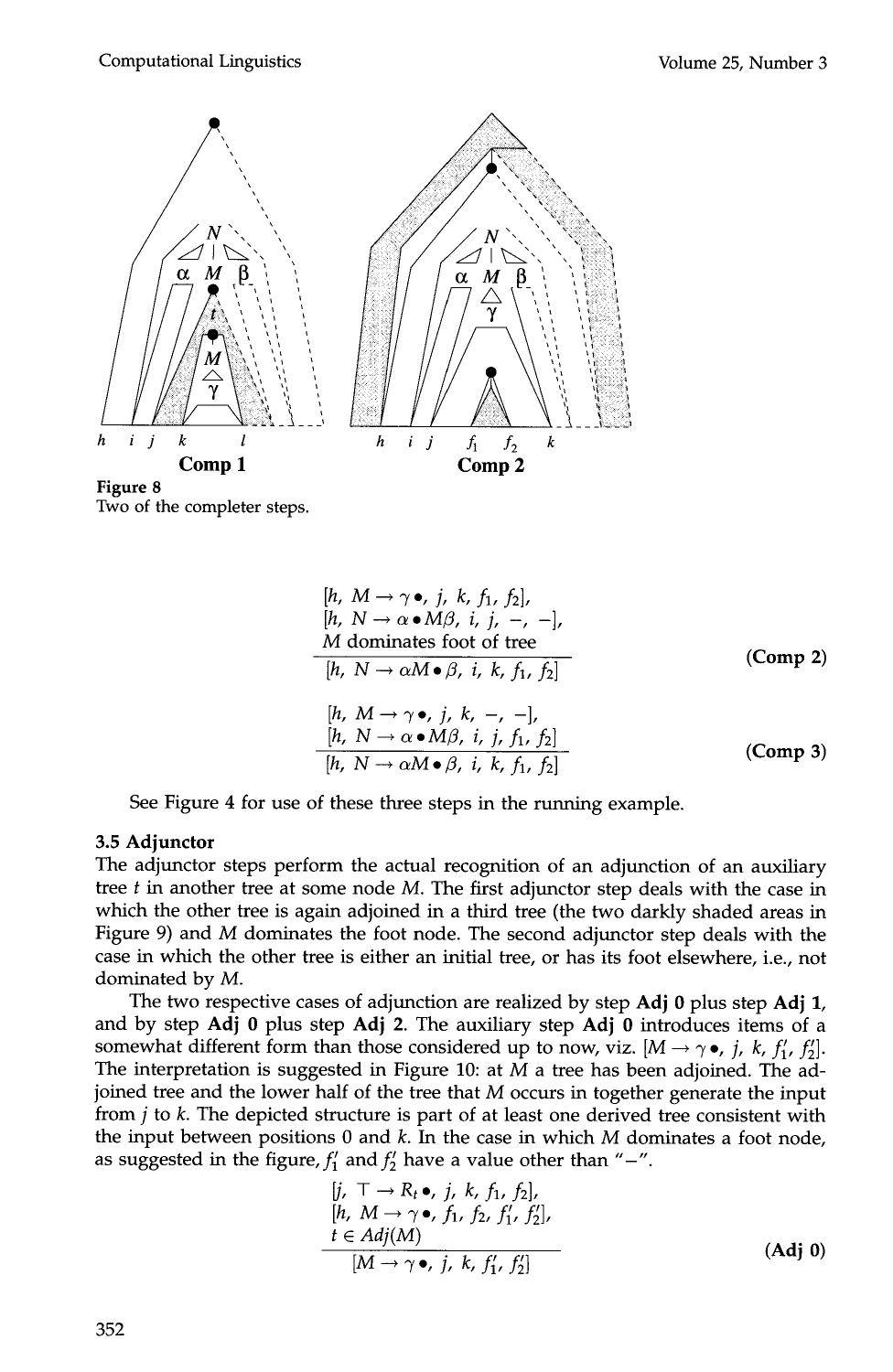



$$
[M \rightarrow \gamma \bullet, j, k, f'_1, f'_2],
$$
  
M dominates foot of tree *t'*,  

$$
[h, F_{t'} \rightarrow \bot \bullet, f'_1, f'_2, f'_1, f'_2],
$$
  

$$
[h, N \rightarrow \alpha \bullet M\beta, i, j, -, -]
$$
  

$$
[h, N \rightarrow \alpha M \bullet \beta, i, k, f'_1, f'_2]
$$
  
(Adj 1)

$$
[M \to \gamma \bullet, j, k, -, -],
$$
  
\n
$$
[h, N \to \alpha \bullet M\beta, i, j, f'_1, f'_2]
$$
  
\n
$$
[h, N \to \alpha M \bullet \beta, i, k, f'_1, f'_2]
$$
\n
$$
(Adj 2)
$$

For the running example, Adj 0 derives the intermediate item 15a from items 14 and 10 and from this and item 5, Adj 2 derives item 15. Similarly, Adj 0 and Adj 2 together derive item 22. There are no applications of Adj 1 in this example.

An alternative formulation of the adjunctor steps, without Adj 0, could be the following:

$$
[j, \top \rightarrow R_t \bullet, j, k, f_1, f_2],
$$
  
\n
$$
[h, M \rightarrow \gamma \bullet, f_1, f_2, f'_1, f'_2],
$$
  
\n
$$
t \in Adj(M),
$$
  
\nM dominates foot of tree t',  
\n
$$
[h, F_{t'} \rightarrow \bot \bullet, f'_1, f'_2, f'_1, f'_2],
$$
  
\n
$$
[h, N \rightarrow \alpha \bullet M\beta, i, j, -, -]
$$
  
\n
$$
[h, N \rightarrow \alpha M \bullet \beta, i, k, f'_1, f'_2]
$$
  
\n
$$
[j, \top \rightarrow R_t \bullet, j, k, f_1, f_2],
$$
  
\n
$$
[h, M \rightarrow \gamma \bullet, f_1, f_2, -, -],
$$
  
\n
$$
t \in Adj(M),
$$
  
\n
$$
[h, N \rightarrow \alpha \bullet M\beta, i, j, f'_1, f'_2]
$$
  
\n
$$
[h, N \rightarrow \alpha M \bullet \beta, i, k, f'_1, f'_2]
$$
  
\n
$$
(Adj 2')
$$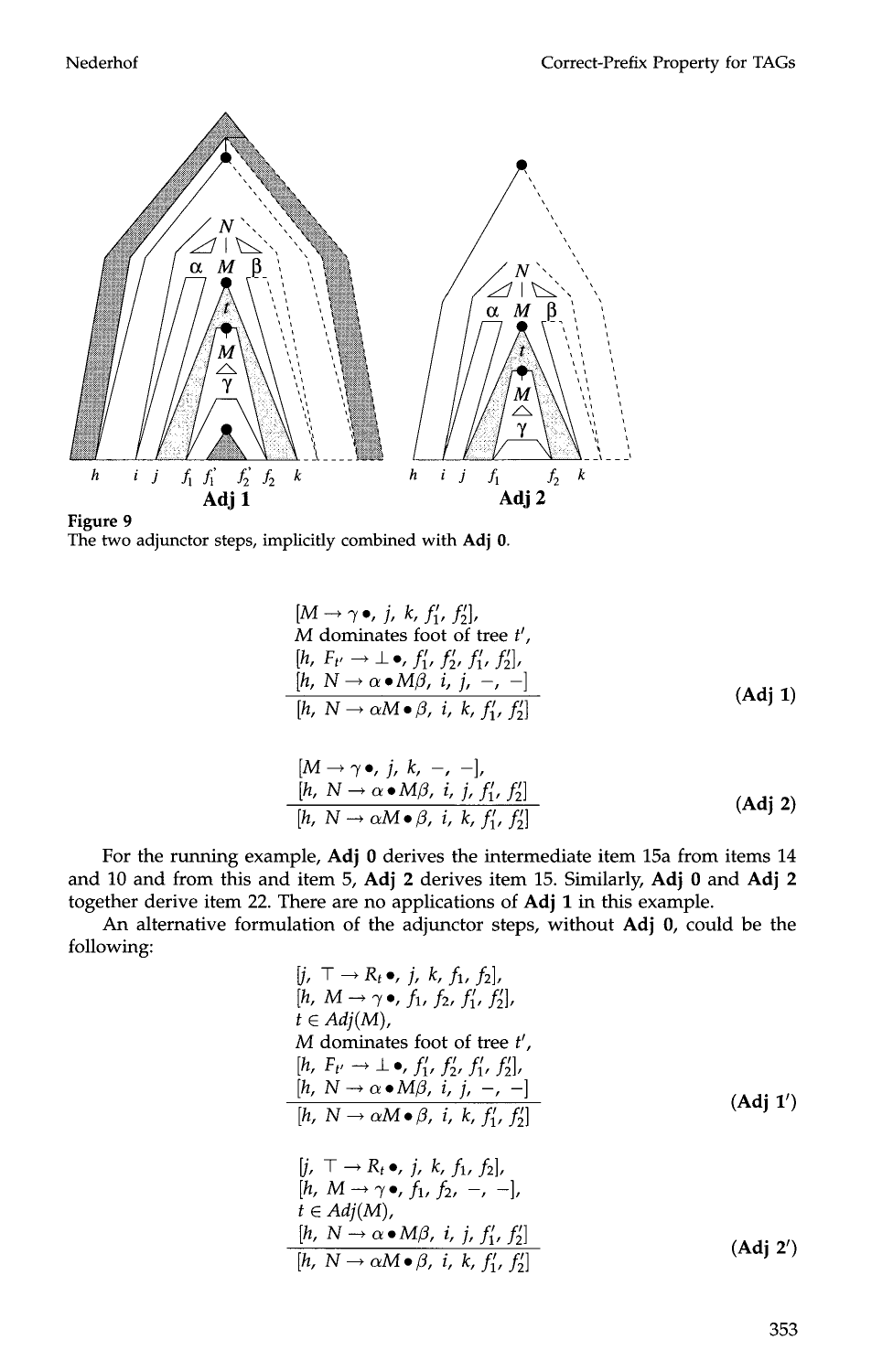

**Figure 10**  An item  $[M \rightarrow \gamma \bullet, j, k, f'_1, f'_2]$ .

That this formulation is equivalent to the original combination of the three steps Adj 0, Adj 1, and Adj 2 can be argued in two stages.

First, the *h* in [h,  $M \rightarrow \gamma \bullet$ ,  $f_1$ ,  $f_2$ ,  $f'_1$ ,  $f'_2$ ] or [h,  $M \rightarrow \gamma \bullet$ ,  $f_1$ ,  $f_2$ ,  $-$ ,  $-$ ] occurring as second antecedent of Adj  $1'$  or Adj  $2'$ , respectively, can be replaced by a fresh variable  $h'$  without affecting the correctness of the algorithm. In particular, the occurrence of h in the second antecedent of  $Adj 1'$  is redundant because of the inclusion of the fifth antecedent [h,  $F_{t'} \rightarrow \perp \bullet$ ,  $f'_1$ ,  $f'_2$ ,  $f'_1$ ,  $f'_2$ ]. Note that, conversely, this fifth antecedent is redundant with respect to the second antecedent, since existence of an item [h,  $M \rightarrow$  $\gamma \bullet$ ,  $f_1$ ,  $f_2$ ,  $f'_1$ ,  $f'_2$ ], such that M dominates the foot of a tree t', implies the existence of an item [h,  $F_{t'} \rightarrow \perp \bullet$ ,  $f'_1$ ,  $f'_2$ ,  $f'_1$ ,  $f'_2$ ]. For further explanation, see Section 4.

Second, the first three antecedents of  $\text{Adj} 1'$  and  $\text{Adj} 2'$  can be split off to obtain Adj 0, Adj 1, and Adj 2, justified by principles that are the basis for optimization of database queries (Ullman 1982).

The rationale for the original formulation of the adjunction steps as opposed to the alternative formulation by Adj  $1'$  and Adj  $2'$  lies in the consideration of time complexity, as will be discussed in Section 5.

## **4. Properties**

The first claim we make about the algorithm pertains to its correctness as a recognizer:

## **Claim**

After completion of the algorithm, the item  $[0, \top \rightarrow R_t \bullet, 0, n, -, -]$ , for some  $t \in I$ , is in the table if and only if the input is in the language described by the grammar.

Note that the input is in the language if and only if the input is the yield of a derived tree.

The idea behind the proof of the "if" part is that for any derived tree constructed from the grammar we can indicate a top-down and left-to-right tree traversal that is matched by corresponding items that are computed by steps of the algorithm. The tree traversal and the corresponding items are exemplified by the numbers  $1, \ldots, 23$ in Figure 4.

For the "only if" part, we can show for each step separately that the invariant suggested in Figure 3 is preserved. To simplify the proof one can look only at the last five fields of items [h,  $N \to \alpha \bullet \beta$ , i, j, f<sub>1</sub>, f<sub>2</sub>], h being irrelevant for the above claim. We do, however, need  $h$  for the proof of the following claim: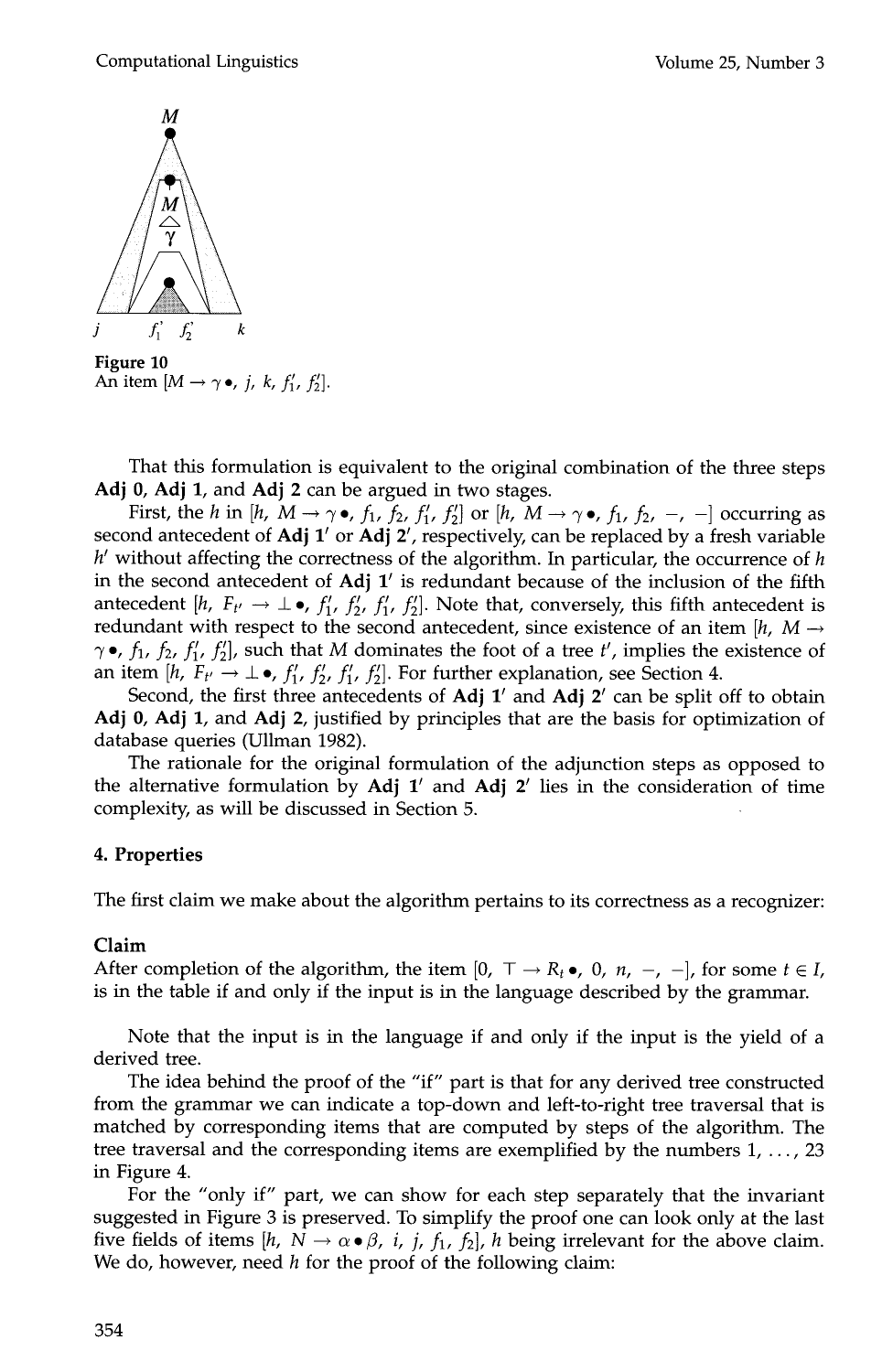

## Pred 1 preserves the invariant.

## **Claim**

The algorithm satisfies the correct-prefix property, provided the grammar is reduced.

A TAG is reduced if it does not contain any elementary trees that cannot be part of any derived tree. (One reason why an auxiliary tree might not be a part of any derived tree is that at some node it may have obligatory adjunction of itself, leading to "infinite adjunction.")

Again, the proof relies on the invariant sketched in Figure 3. The invariant can be proven correct by verifying that if the items in the antecedents of some step satisfy the invariant, then so does the item in the consequent.

A slight technical problem is caused by the obligatory adjunctions. The shaded areas in Figure 3, for example, represent not merely subtrees of elementary trees, but subtrees of a derived tree, which means that at each node either adjunction or niladjunction has been performed.

This issue arises when we prove that **Pred 1** preserves the invariant. Figure  $11(a)$ represents the interpretation of the first antecedent of this step,  $[h, N \rightarrow \alpha \bullet M\beta, i, j, f_1,$  $f_2$ ; without loss of generality we only consider the case that  $f_1 = f_2 = -$ . We may assume that below  $M$  some subtree exists, and that at  $M$  itself either adjunction with auxiliary tree  $t'$  or nil-adjunction has been applied; the figure shows the former case.

In order to justify the item from the consequent,  $|j, \top \rightarrow \bullet R_t, j, j, -$ ,  $-$ , we construct the tree in Figure 11(b), which is the same as that in Figure 11(a), except that  $t'$  is replaced by auxiliary tree  $t$ , which has been traversed so that at all nodes either adjunction or nil-adjunction has been applied, including the nodes introduced recursively through adjunctions. Such a finite traversal must exist since the grammar is reduced.

For the other steps we do not need the assumption that the grammar is reduced in order to prove that the invariant is preserved. For example, for Adj 1 we may reason as follows: The item  $[M \rightarrow \gamma \bullet, j, k, f'_{1}, f'_{2}]$ , the first antecedent, informs us of the existence of the structure in the shaded area of Figure 12(a). Similarly, the items [h,  $F_{t'} \to \pm \bullet$ ,  $f'_1$ ,  $f'_2$ ,  $f'_1$ ,  $f'_2$ ] and [h,  $N \to \alpha \bullet M\beta$ , *i*, *j*, -, -] provide the shaded areas of Figures 12(b) and 12(c). Note that in the case of the first or third item, we do not use all the information that the item provides. In particular, the information that the structures are part of a derived tree consistent with the input between positions 0 and k (in the case of (a)) or  $j$  (in the case of (c)) is not needed.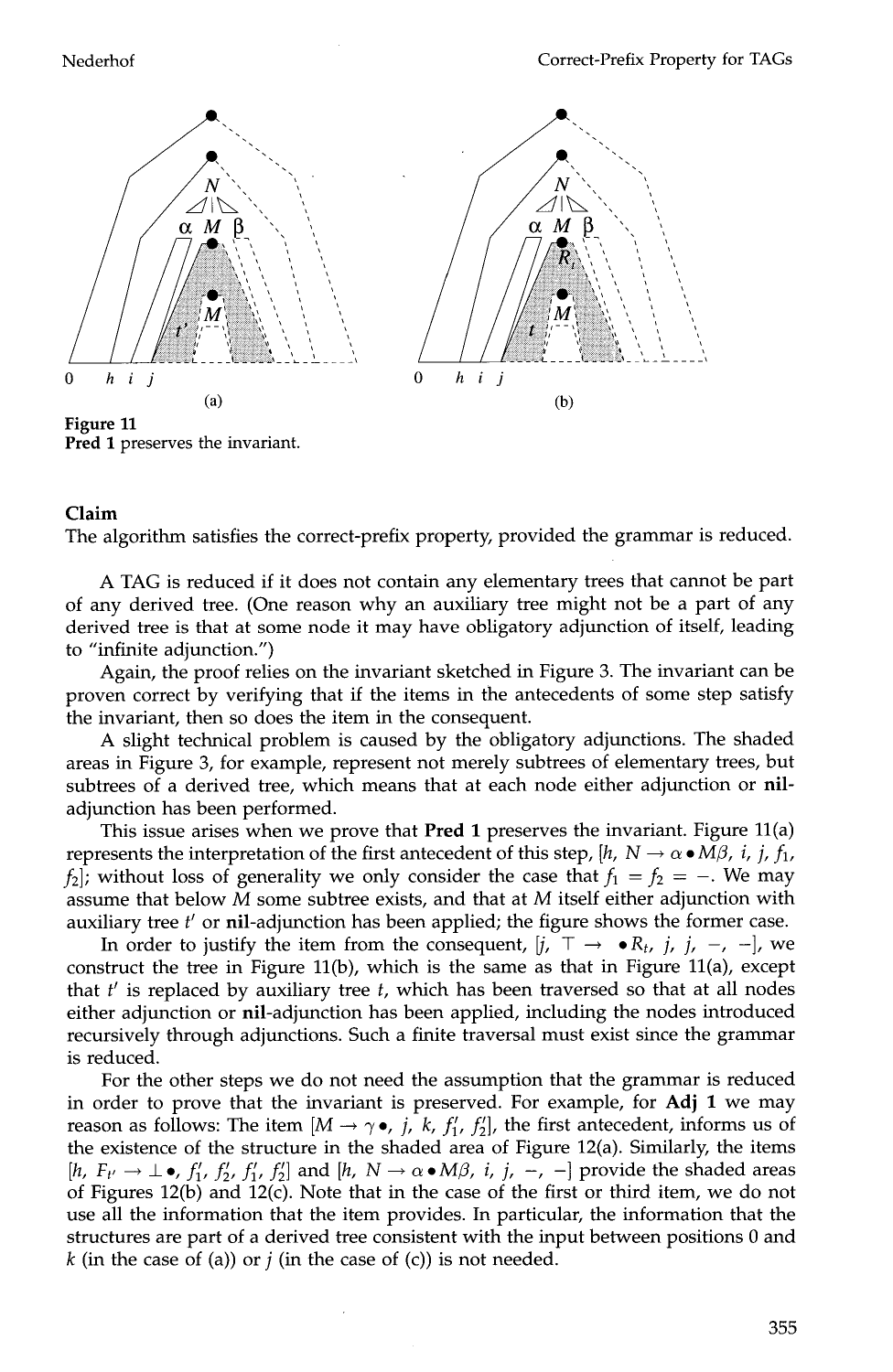

**Figure 12**  Adj 1 preserves the invariant.

The combined information from these three items ensures the existence of the derived tree depicted in Figure 12(d), which justifies the consequent of Adj 1, viz.  $[h, N \rightarrow \alpha M \bullet \beta, i, k, f'_1, f'_2].$ 

The other steps can be proven to preserve the invariant in similar ways.

Now the second claim follows: if the input up to position j has been read resulting in an item of the form [h,  $N \to \alpha a \cdot \beta$ , i, j, f<sub>1</sub>, f<sub>2</sub>], then there is a string y such that  $a_1 \ldots a_j y$  is in the language. This  $y$  is the concatenation of the yields of the subtrees labeled I, II, and III in Figure 3.

The full proofs of the two claims above are straightforward but tedious. Furthermore, our new algorithm is related to many existing recognition algorithms for TAGs (Vijay-Shankar and Joshi 1985; Schabes and Joshi 1988; Lang 1988; Vijay-Shanker and Weir 1993; Schabes and Shieber 1994; Schabes 1994), some of which were published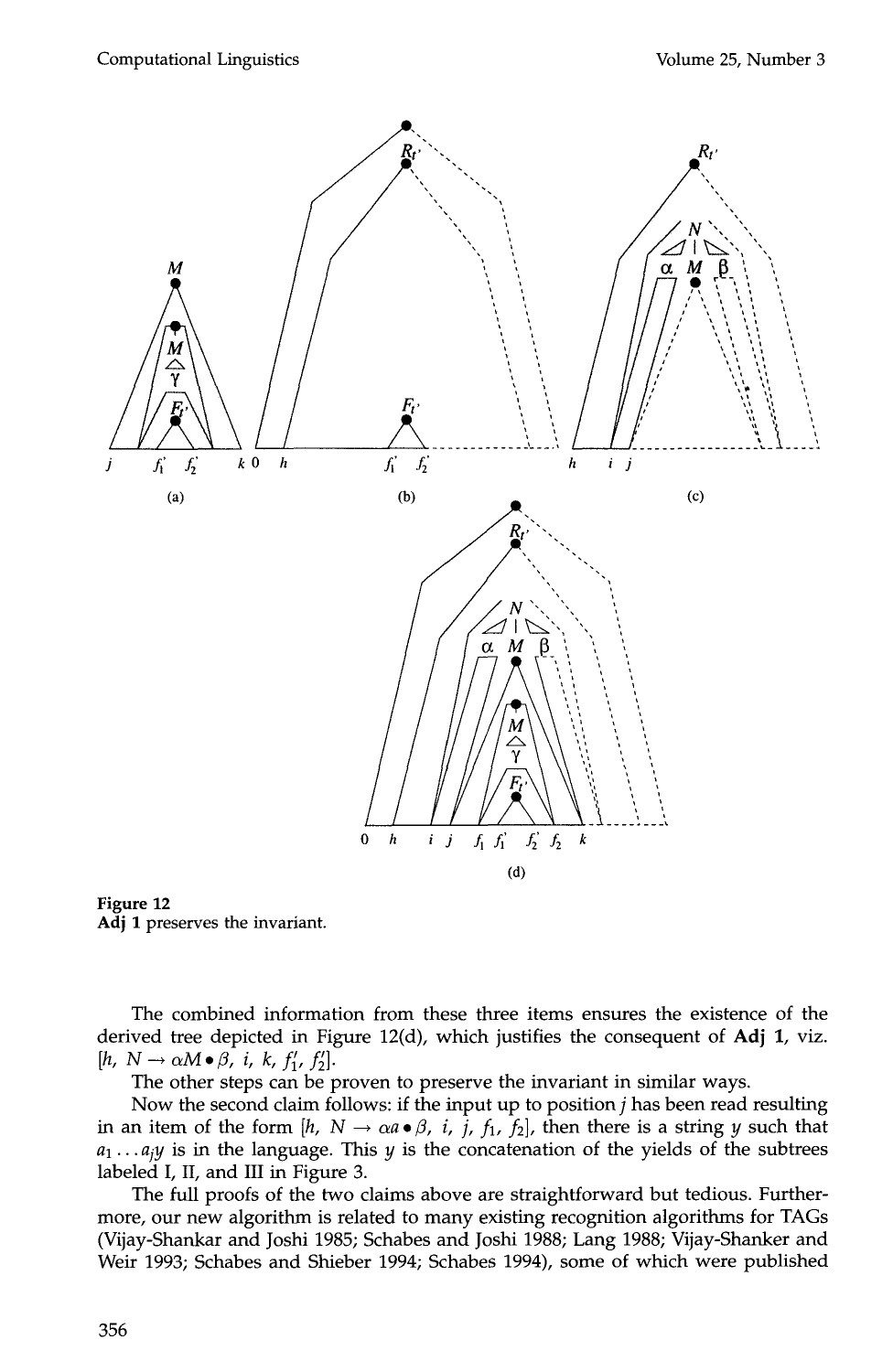together with proofs of correctness. Therefore, including full proofs for our new algorithm does not seem necessary.

#### **5. Complexity**

The steps presented in pseudoformal notation in Section 3 can easily be composed into an actual algorithm (Shieber, Schabes, and Pereira 1995). This can be done in such a way that the order of the time complexity is determined by the maximal number of different combinations of antecedents per step. If we restrict ourselves to the order of the time complexity expressed in the length of the input, this means that the complexity is given by  $\mathcal{O}(n^p)$ , where p is the largest number of input positions in any step.

However, a better realization of the algorithm exists that allows us to exclude the variables for input positions that occur only once in a step, which we will call irrelevant input positions. This realization relies on the fact that an intermediate step

$$
\frac{I}{\overline{\nu}}
$$

may be applied that reduces an item I with q input positions to another item *I'* with  $q' \leq q$  input positions, omitting those that are irrelevant. That reduced item I' then takes the place of  $I$  in the antecedent of the actual step. This has a strong relationship to optimization of database queries (Ullman 1982).

For example, there are nine variables in **Comp 1**, of which  $i, f_1, f_2, f'_1, f'_2$  are all irrelevant, since they occur only once in that step. An alternative formulation of this step is therefore given by the combination of the following three steps:

$$
\frac{[h, M \rightarrow \gamma \bullet, k, l, f'_1, f'_2]}{[h, M \rightarrow \gamma \bullet, k, l, ?, ?]}
$$
 (Omit 5-6)

$$
\frac{[h, N \to \alpha \bullet M\beta, i, j, f_1, f_2]}{[h, N \to \alpha \bullet M\beta, ?, j, ?, ?]}
$$
 (Omit 3-5-6)

$$
[h, M \rightarrow \gamma \bullet, k, l, ?, ?],
$$
  
\n $t \in Adj(M),$   
\n $[j, F_t \rightarrow \bullet \bot, k, k, -, -],$   
\n $[h, N \rightarrow \alpha \bullet M\beta, ?, j, ?, ?]$   
\n $[j, F_t \rightarrow \bot \bullet, k, l, k, l]$  (Comp 1')

The question marks indicate omitted input positions. Items containing question marks are distinguished from items without them, and from items with question marks in different fields.

In Comp 1' there are now only four input positions left. The contribution of this step to the overall time complexity is therefore  $\mathcal{O}(n^4)$  rather than  $\mathcal{O}(n^9)$ . The contribution of **Omit 5-6** and **Omit 3-5-6** to the time complexity is  $O(n^5)$ .

For the entire algorithm, the maximum number of relevant input positions per step is six. Thereby, the complexity of left-to-right recognition for TAGs under the constraint of the correct-prefix property is  $\mathcal{O}(n^6)$ . There are five steps that contain six relevant input positions, viz. Comp 2, Comp 3, Adj 0, Adj 1, and Adj 2.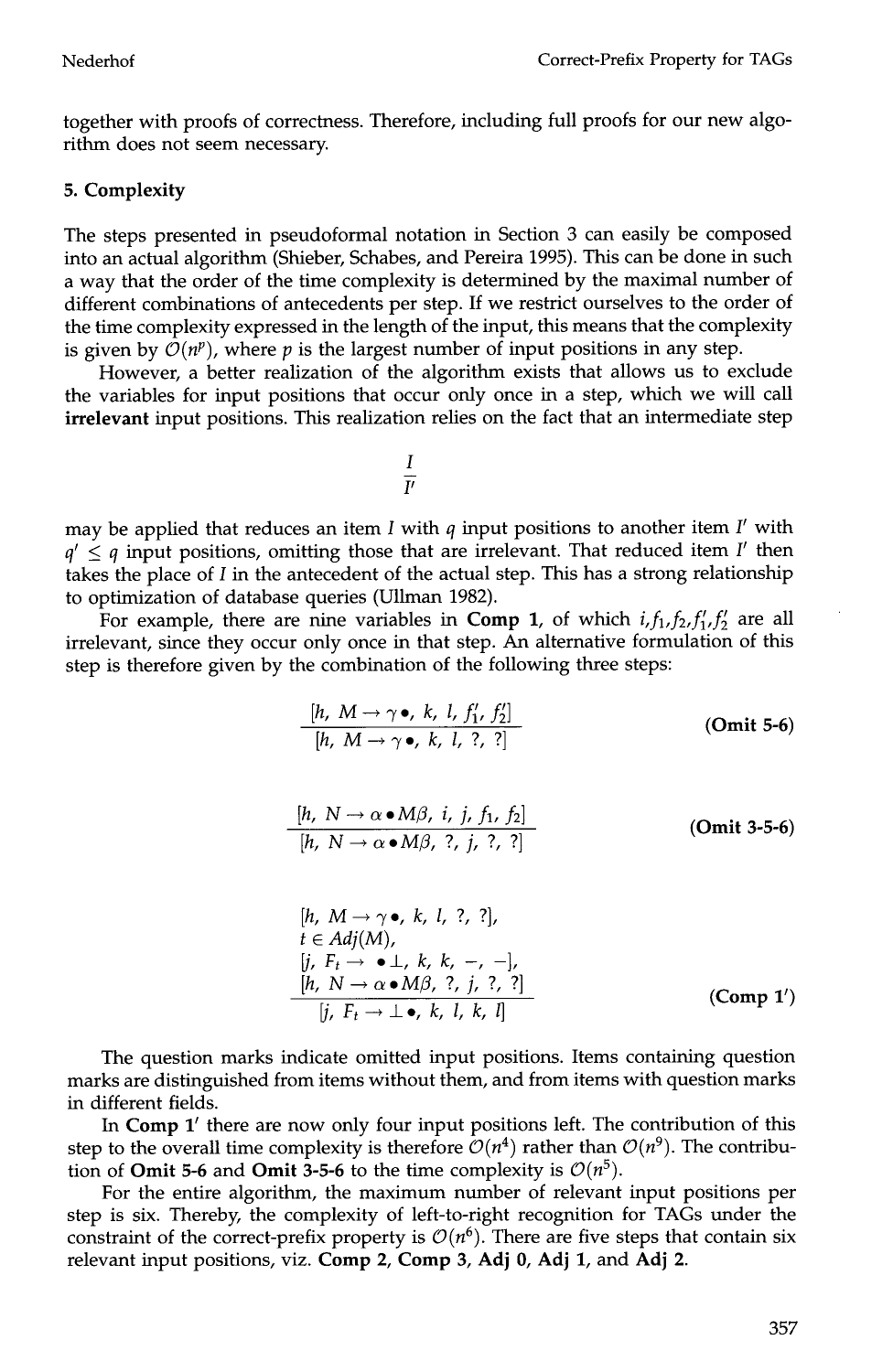In terms of the size of the grammar G, the complexity is  $\mathcal{O}(|G|^2)$ , since at most two elementary trees are simultaneously considered in a single step. Note that in some steps we address several parts of a single elementary tree, such as the two parts represented by the items  $[h, F_{t'} \rightarrow \perp \bullet, f'_1, f'_2, f'_1, f'_2]$  and  $[h, N \rightarrow \alpha \bullet M\beta, i, j, -, -]$ in Adj 1. However, the second of these items uniquely identifies the second field of the first item, and therefore this pair of items amounts to only one factor of  $|G|$  in the time complexity.

The complexity of  $\mathcal{O}(n^6)$  that we have achieved depends on two ideas: first, the use of Adj 0, Adj 1, and Adj 2 instead of Adj  $1'$  and Adj  $2'$ , and second, the exclusion of irrelevant variables above. Both are needed. The exclusion of irrelevant variables alone, in combination with Adj 1' and Adj 2', leads to a complexity of  $\mathcal{O}(n^8)$ . Without excluding irrelevant variables, we obtain a complexity of  $O(n^9)$  due to **Comp 1**, which uses nine input positions.

The question arises where the exact difference lies between our algorithm and that of Schabes and Joshi (1988), and whether their algorithm could be improved to obtain the same time complexity as ours, using techniques similar to those discussed above. This question is difficult to answer precisely because of the significant difference between the types of items that are used in the respective algorithms. However, some general considerations suggest that the algorithm from Schabes and Joshi (1988) is inherently more expensive.

First, the items from the new algorithm have five input positions, which implies that storage of the parse table requires a space complexity of  $\mathcal{O}(n^5)$ . The items from the older algorithm have effectively six input positions, which leads to a space complexity of  $\mathcal{O}(n^6)$ .

Second, the "Right Completor" from Schabes and Joshi (1988), which roughly corresponds with our adjunctor steps, has nine relevant input positions. This step can be straightforwardly broken up into smaller steps that each have fewer relevant input positions, but it seems difficult to reduce the maximal number of positions to six.

A final remark on Schabes and Joshi (1988) concerns the time complexity in terms of the size of the grammar that they report, viz.  $\mathcal{O}(|G|^2)$ . This would be the same upper bound as in the case of the new algorithm. However, the correct complexity seems to be  $\mathcal{O}(|G|^3)$ , since each item contains references to two nodes of the same elementary tree, and the combination in "Right Completor" of two items entails the simultaneous use of three distinct nodes from the grammar.

#### **6. Further Research**

The algorithm in the present paper operates in a top-down manner, being very similar to Earley's algorithm (Earley 1970), which is emphasized by the use of the "dotted" items. As shown by Nederhof and Satta (1994), a family of parsing algorithms (topdown, left-corner, PLR, ELR, and LR parsing [Nederhof 1994]) can be carried over to head-driven parsing. An obvious question is whether such parsing techniques can also be used to produce variants of left-to-right parsing for TAGs. Thus, one may conjecture, for example, the existence of an LR-like parsing algorithm for arbitrary TAGs that operates in  $O(n^6)$  and that has the correct-prefix property.

Note that LR-like parsing algorithms were proposed by Schabes and Vijay-Shanker (1990) and Nederhof (1998). However, for these algorithms the correct-prefix property is not satisfied.

Development of advanced parsing algorithms for TAGs with the correct-prefix property is not at all straightforward. In the case of context-free grammars, the additional benefit of LR parsing, in comparison to, for example, top-down parsing, lies in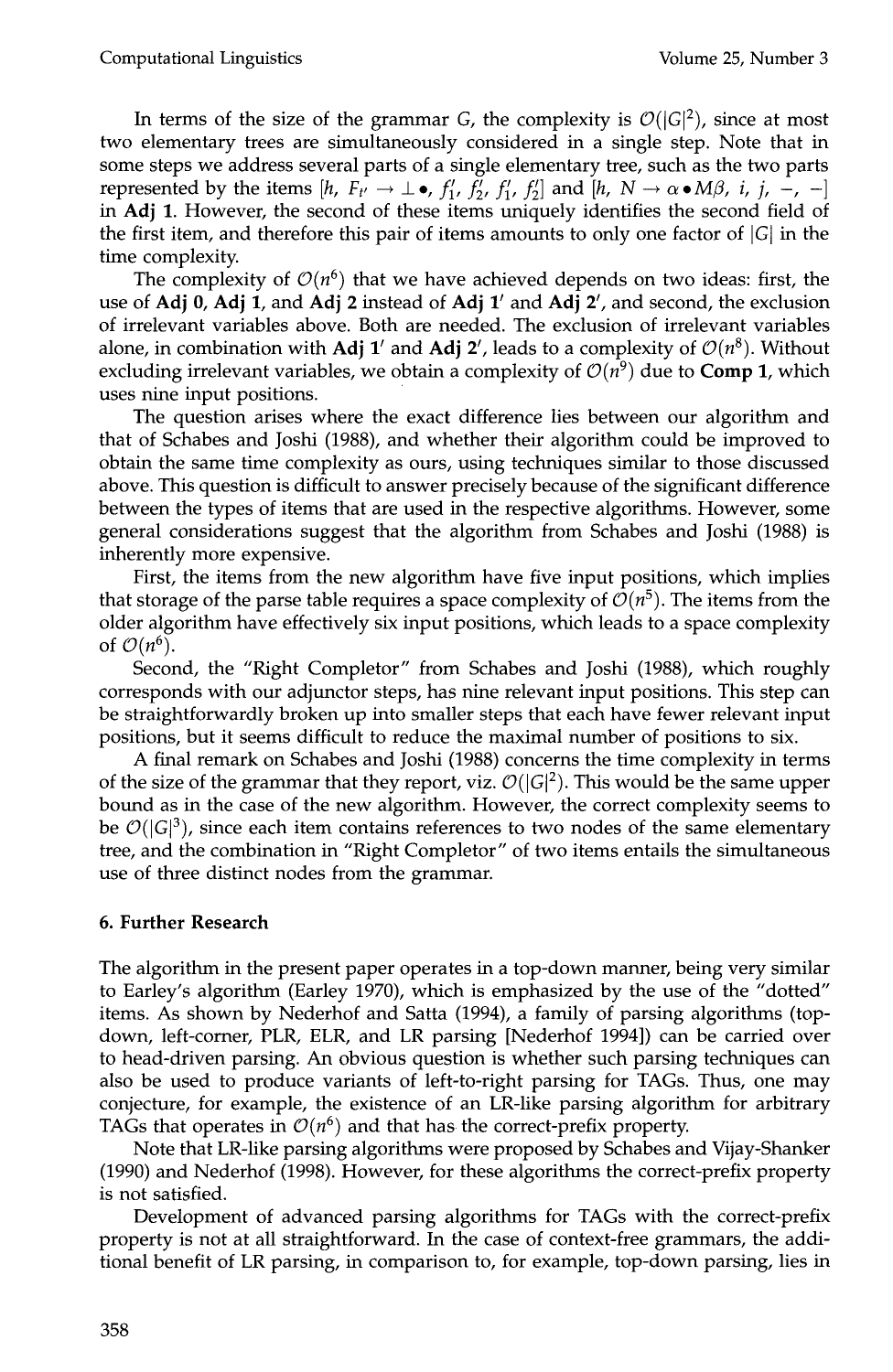the ability to process multiple grammar rules simultaneously. If this is to be carried over to TAGs, then multiple elementary trees must be handled simultaneously. This is difficult to combine with the mechanism we used to satisfy the correct-prefix property, which relies on filtering out hypotheses with respect to "left context." Filtering out such hypotheses requires detailed investigation of that left context, which, however, precludes treating multiple elementary trees simultaneously. An exception may be the case when a TAG contains many, almost identical, elementary trees. It is not clear whether this case occurs often in practice.

Therefore, further research is needed not only to precisely define advanced parsing algorithms for TAGs with the correct-prefix property, but also to determine whether there are any benefits for practical grammars.

#### **Acknowledgments**

Most of the presented research was carried out within the framework of the Priority Programme Language and Speech Technology (TST) while the author was employed at the University of Groningen. The TST-Programme is sponsored by NWO (Dutch Organization for Scientific Research). An error in a previous version of this paper was found and corrected with the help of Giorgio Satta.

#### **References**

- Earley, Jay. 1970. An efficient context-free parsing algorithm. *Communications of the ACM,* 13(2):94-102, February.
- Joshi, Aravind K. 1987. An introduction to tree adjoining grammars. In Alexis Manaster-Ramer, editor, *Mathematics of Language.* John Benjamins Publishing Company, Amsterdam, pages 87-114.
- Lang, Bernard. 1988. The systematic construction of Earley parsers: Application to the production of  $\mathcal{O}(n^6)$ Earley parsers for tree adjoining grammars. Unpublished paper, December.
- Nederhof, Mark-Jan. 1994. An optimal tabular parsing algorithm. In *Proceedings of the 32nd Annual Meeting,* pages 117-124, Las Cruces, NM, June. Association for Computational Linguistics.
- Nederhof, Mark-Jan. 1998. An alternative LR algorithm for TAGs. In *COLING-ACL '98 36th Annual Meeting of the Association for Computational Linguistics and 17th International Conference on Computational Linguistics,* volume 2, pages 946-952, Montreal, Quebec, Canada, August.
- Nederhof, Mark-Jan and Giorgio Satta. 1994. An extended theory of head-driven parsing. In *Proceedings o/the 32nd Annual Meeting,* pages 210-217, Las Cruces, NM, June. Association for Computational Linguistics.
- Rajasekaran, Sanguthevar and Shibu

Yooseph. 1995. TAL recognition in *O(M(n2) )* time. In *Proceedings of the 33rd Annual Meeting,* pages 166-173, Cambridge, MA, June. Association for Computational Linguistics.

- Satta, Giorgio. 1994. Tree-adjoining grammar parsing and Boolean matrix multiplication. *Computational Linguistics,*  20(2):173-191.
- Schabes, Yves. 1994. Left to right parsing of lexicalized tree-adjoining grammars. *Computational Intelligence,* 10(4):506-524.
- Schabes, Yves and Aravind K. Joshi. 1988. An Earley-type parsing algorithm for tree adjoining grammars. In *Proceedings of the 26th Annual Meeting,* pages 258-269, Buffalo, NY, June. Association for Computational Linguistics.
- Schabes, Yves and Stuart M. Shieber. 1994. An alternative conception of tree-adjoining derivation. *Computational Linguistics,* 20(1):91-124.
- Schabes, Yves and K. Vijay-Shanker. 1990. Deterministic left to right parsing of tree adjoining languages. In *Proceedings of the 28th Annual Meeting,* pages 276-283, Pittsburgh, PA, June. Association for Computational Linguistics.
- Schabes, Yves and Richard C. Waters. 1995. Tree insertion grammar: A cubic-time, parsable formalism that lexicalizes context-free grammar without changing the trees produced. *Computational Linguistics,* 21(4):479-513.
- Shieber, Stuart M., Yves Schabes, and Fernando C. N. Pereira. 1995. Principles and implementation of deductive parsing. *Journal o/Logic Programming,* 24:3-36.
- Sippu, Seppo and Eljas Soisalon-Soininen. 1988. *Parsing Theory, Vol. h Languages and Parsing.* Volume 15 of *EATCS Monographs on Theoretical Computer Science.*  Springer-Verlag.
- Ullman, Jeffrey D. 1982. *Principles o/Database Systems.* Computer Science Press.
- Vijay-Shankar, K. and Aravind K. Joshi.